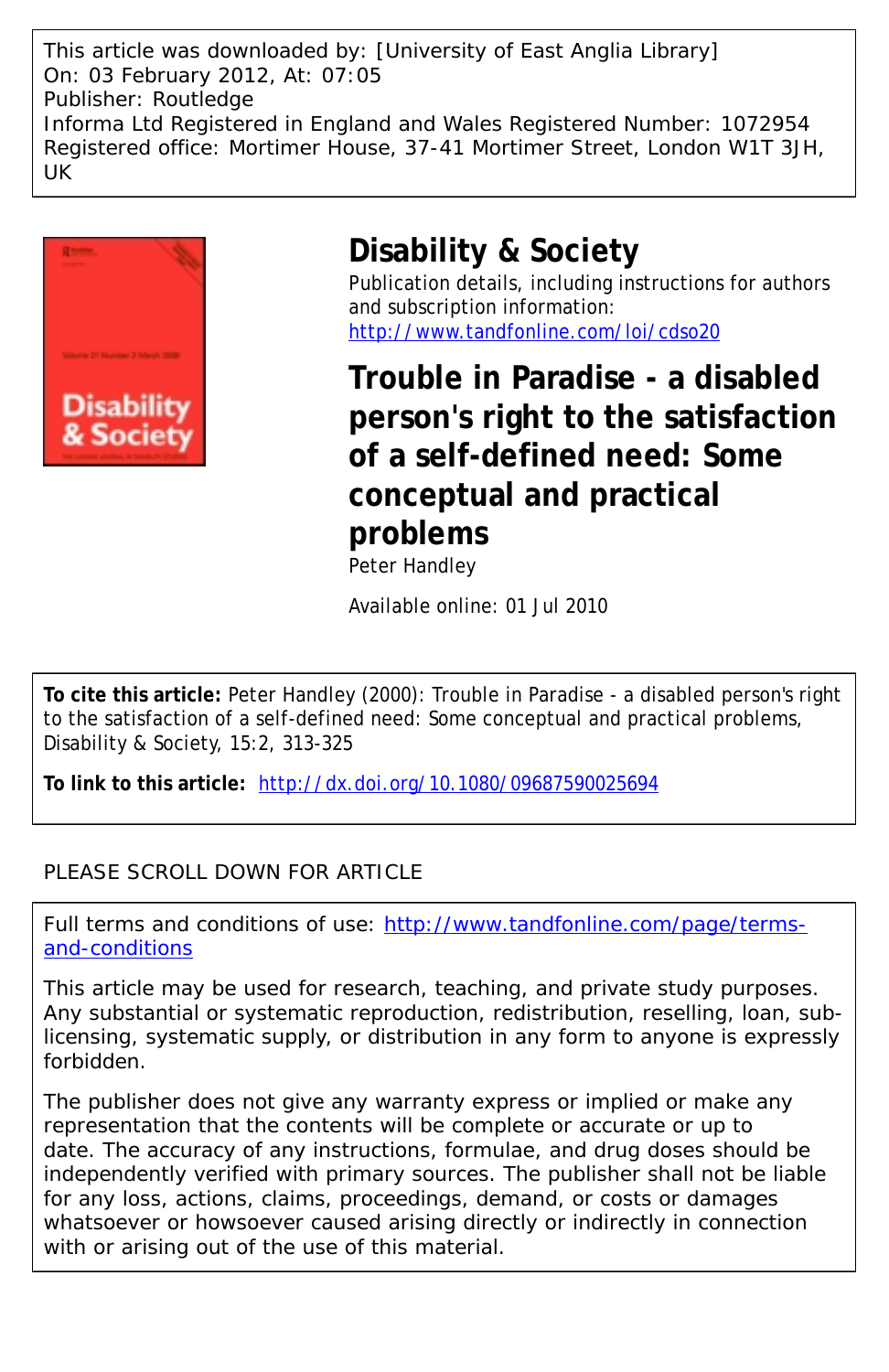

# Trouble in Paradise—a disabled person's right to the satisfaction of a self-defined need: some conceptual and practical problems

PETER HANDLEY

*School of Economic and Social Studies, University of East Anglia, Norwich NR4 7TJ, UK*

ABSTRACT *This paper questions the usefulness of the rights-based approach to ameliorating the social situation of disabled people in Britain and advances two criticisms. First, that rights and self-de ned needs have been under-theorised by disability theorists to the extent that they have insuf ciently appreciated the problems that these approaches pose. The paper suggests that rights to appropriate resources to satisfy self-de ned needs will generate vast numbers of competing rights claims and that the resulting tendency of rights to con ict has been under-appreciated. Secondly, that there has been little consideration of how these con icts might be reconciled.*

*The rst two sections of the paper look at the concepts of ascribed and self-de ned needs, respectively, whilst the nal one looks at some of the problems of the rights approach and some of the dif culties of making self-de ned need the basis of rights claims.*

#### **Introduction**

It has become the orthodoxy among British writers in the field of disability studies to put forward their claims to the greater social and political empowerment of disabled people almost entirely in terms of rights (Oliver, 1996; Barnes, 1991). This orthodoxy demonstrates the widespread belief that the way forward for disabled people in the UK should be guided by and would benefit from the civil rights approach employed in the USA as embodied in the Americans with Disabilities Act of 1990 (Gooding, 1994). Britain now, of course, has its own disability legislation which is routinely criticised for its rather narrow scope in the shape of the Disability Discrimination Act (1995). The crux of this criticism is that British legislation is based not upon rights, as in the American case, but upon needs. To be more precise, it is seen as being based upon one particular form of need, namely ascribed need which it is suggested actively hinders rather than helps the empowerment of disabled people. Consequently, a significant majority of British academics and activists see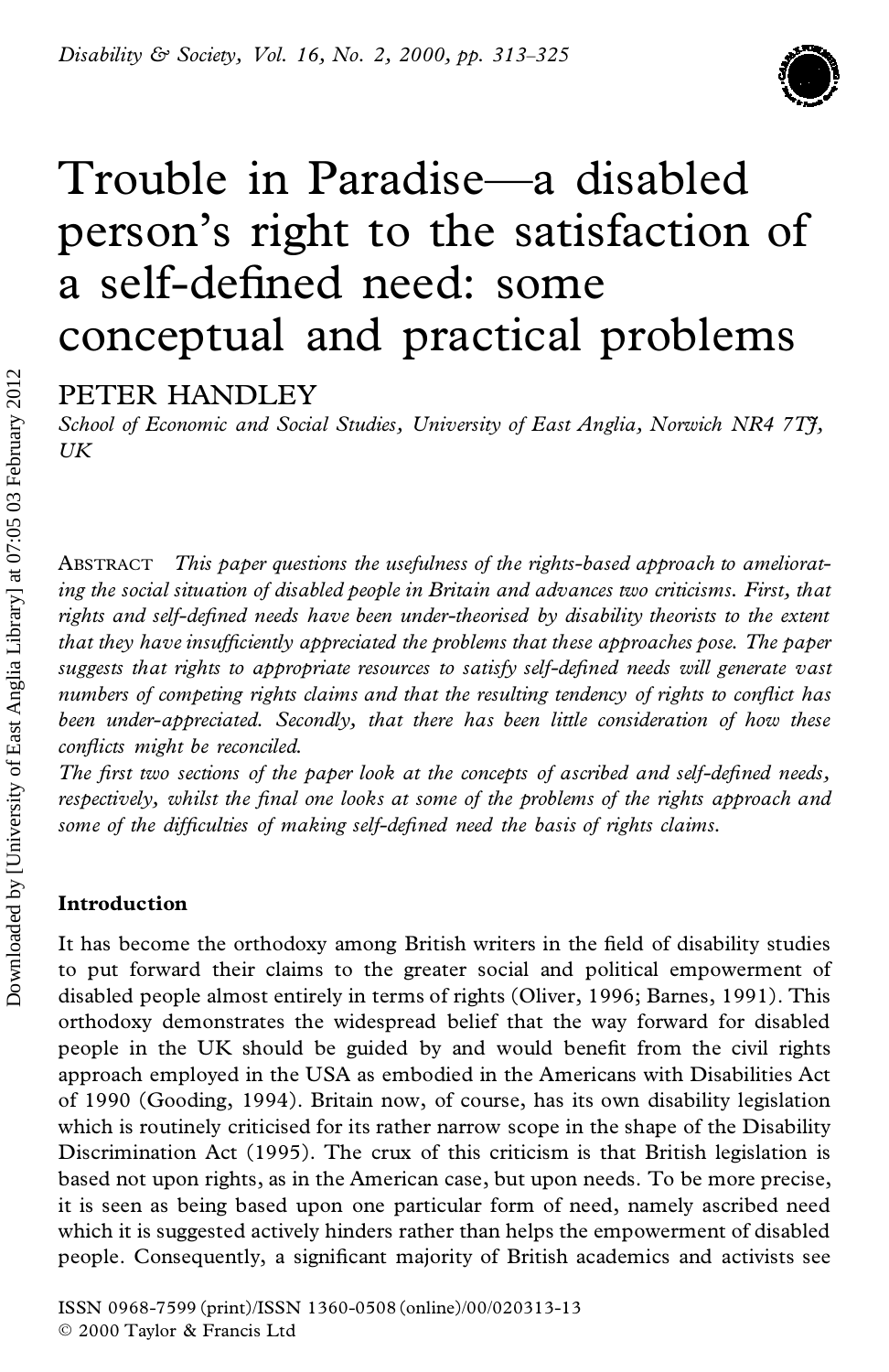the way ahead as one firmly rooted in the American rights-based approach. However, this approach too relies upon another conception of need, namely self-defined need.

'Trouble in Paradise' refers to what the author regards as the probable outcome of an unreflective dependence upon the concept of rights and the usefulness of attempting to establish a claim for rights on the similarly misunderstood concept of self-defined need as suggested by Michael Oliver in his influential book, *Understanding Disability: from theory to practice*. Rather than representing a metaphorical 'paradise' though a rights-based approach may result in something rather more troublesome. I advance two fundamental criticisms of it. The first of these is that the issues of rights and self-defined needs have been under-theorised by disability theorists to the extent that they have not appreciated the practical and theoretical problems that a reliance upon such a strategy poses; the tendency of rights to conflict has been under-appreciated. The second problem is that consequently they have not considered sufficiently how these conflicts might be reconciled to the benefit of disabled people.

In the first two sections of this paper the concepts of ascribed-need and self-defined need are analysed in order to draw out the reasons for the preference of the latter over the former. In the final section, the concept of rights is examined along with the problems that this poses for those who wish to make self-defined need the basis of rights claims.

#### **The Critique of Ascribed Need**

In *Understanding Disability* Michael Oliver argues that any hopes for the greater social and political inclusion and empowerment of disabled people will continue to be thwarted by continued attempts at making provision for empowerment on the basis of need. Specifically, he argues that it is one particular conception of need, *ascribed* need, that underlies all current measures in the UK designed to improve the situation of disabled people and that this conception in fact actively disempowers them (Oliver, 1996, p. 52).

Why does Oliver see this conception of need as so inadequate to the task of empowering disabled people? The argument is simple and familiar enough. Oliver argues that the act of ascription lies with persons considered to be expert in their respective fields and who are thus qualified to undertake such assessments (Oliver, 1996, p. 44). So bearing this in mind the stereotypical scenario sees the disabled person being assessed by a number of such experts, who might include at various times and in various situations, local authority community care personnel, and most likely and crucially, a member of the medical profession. It is on the basis of the information that these experts supply that individual disabled people have their needs ascribed to them.

Oliver suggests that in having their needs ascribed to them in this manner disabled people are being sidelined from a process the outcomes of which have the greatest significance for their daily lives. Disabled people's opinions about the conditions that they have and on what services, facilities and so on that they consider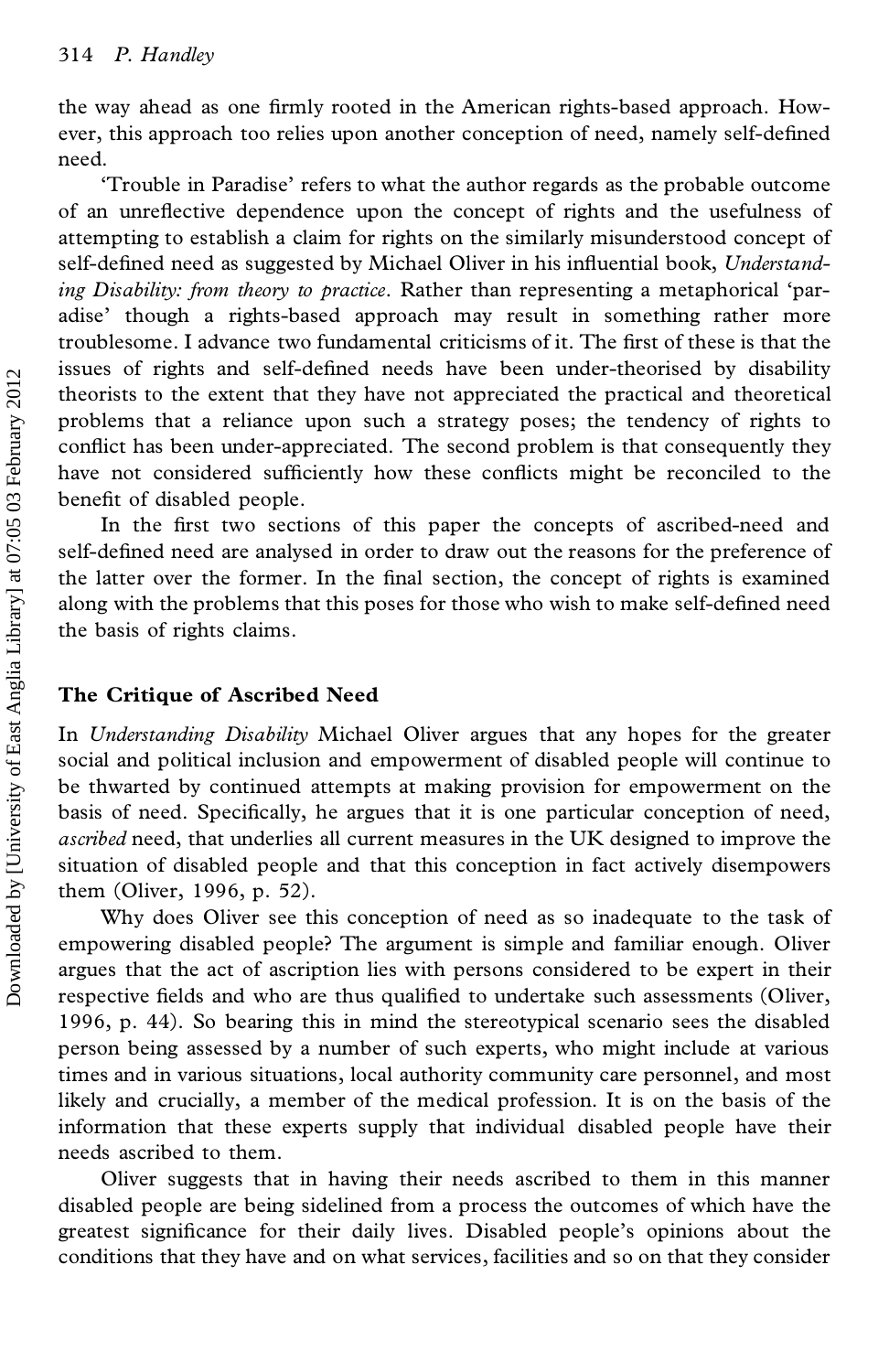necessary to tangibly enhance a feeling of empowerment are rarely, if ever, sought. He continues that although such feelings of disempowerment constitute an experience not unfamiliar to many others in society it is especially true in the case of the disabled who are 'traditionally' viewed as being able to do little, if anything, for themselves as the tragic victims of circumstance (Oliver, 1996, p. 32). In summary the upshot of all this is that:

- 1. Rather than empowering disabled people and enhancing their autonomy, ascribed need contributes to dis-empowerment by neglecting the role that disabled people should play in planning their own lives on the basis of what they see themselves as needing.
- 2. Consequently, ascribed need only maintains and enhances society's existing power structures, which oppress disabled people by ensuring their dependence upon others and exacerbating their powerlessness. Moreover, it also tends to reproduce a culture of dependence, from which it is difficult, if not impossible to escape.
- 3. Consequently, it tends to keep disabled people marginal to the rest of society with all the attendant problems this involves, such as poverty and inferior educational and employment opportunities.

There is a good deal of intuitive appeal to such a critique. Additionally, it raises relevant and important issues that others have also noted concerning the actual outcomes of welfare policies (Pierson, 1991, p. 48). In some general sense, it *is* an appealing idea to assert as much empowerment over our lives as we possibly can. It is quite probably true to say that few people like to be told what to do with their lives too often or how to live them, let alone be told what they need to make their lives liveable and worthwhile. However, it is clearly the case that this is what many disabled people still face on an almost daily basis: living a life that is decided for them by people who are rarely accountable and who primarily act in their own interests (Oliver, 1996, p. 65). Empowerment, *is* clearly compromised to an extent in a process that reduces opportunities for disabled people to choose their own life-plans based on a purportedly objectified conception of need.

Thus, a part of Oliver's concern is to diminish the role of experts in the daily life of disabled people, to do away with ascriptions of need and instead take greater account of the self-defined needs of disabled people. He suggests that it is in this way that autonomy will become more meaningful and result in the greater empowerment of disabled people.

However, it should be said that Oliver portrays empowerment as something of a zero-sum game for *all* disabled people, where *all* the advantages rest with experts and the able-bodied more generally at the total expense of the disabled irrespective of the nature and extent of their impairments. Oliver appears to visualise disabled people's autonomy (or rather the lack of it) against some sort of idealised norm for the able-bodied who are seen as rarely (perhaps even never?) being the recipients of ascription and therefore as possessing an almost immeasurable degree of autonomy. In Mary Ann Glendon's words they (the autonomous able-bodied) appear 'to be completely free, to possess things totally, to be masters of [their] fate' (Glendon,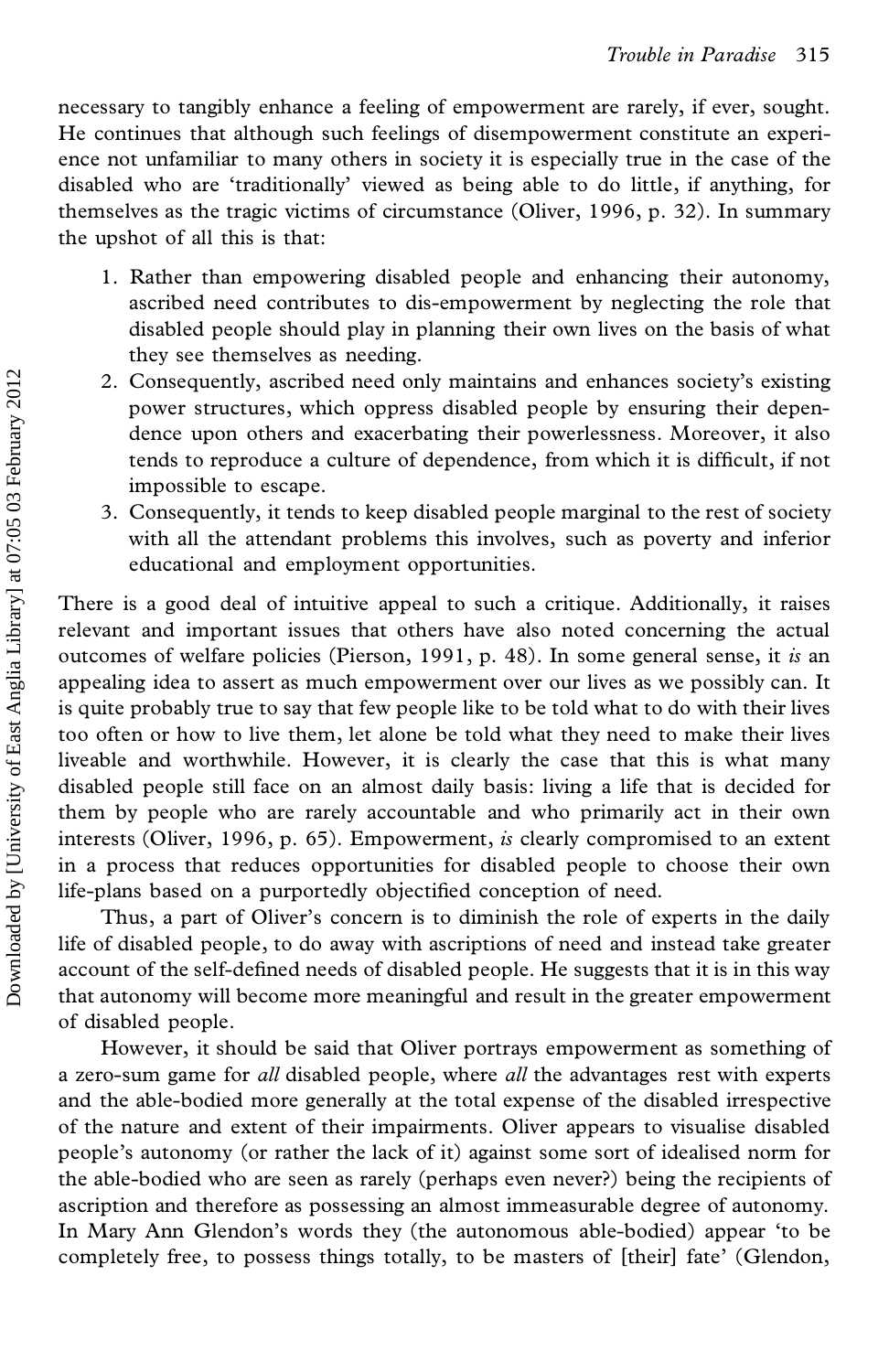1998, p. 113). If this is the notion that wants to be conveyed then it is clearly unrealistic. We are all only autonomous to varying degrees, and we are all practically interdependent upon others in all sorts of ways which, if the goal of social inclusion is to make any sense at all, ought to be acknowledged (Reindal, 1999). To talk of social inclusion implies inter-dependence. Instead, Oliver makes little of this and relies upon blunt assertions of an 'all or nothing' conception of autonomy.

It is readily apparent that much of this criticism of ascribed need and the consequent diminution of autonomy recalls Libertarian criticisms of the effects of welfare states. These concerns crystallise around a number of core concepts familiar in classical liberal political theory, the most important of which are the centrality of the self-directing individual within a recognisable private domain (Hayek, 1979, vol. 2, p. 28), and the importance and indeed moral rectitude of individuals as autonomous choosers of their own ends free from the constraints and interventions of government (Barry, 1986). The active Libertarian sees herself engaged in a process of liberation and wages war on all institutions through which a human being's vision of the world is narrowed through conformity to them. Thus, the welfare state is attacked for negating the choices of individuals by imposing a set of values determined by some body other than the self.

Such pre-determination of an individual's ends is anathema to the Libertarian to whom such processes represent the machinations of an interventionist state (Bellamy, 1992, p. 222; Barry, 1987). Thus, to return to the issue of disabled people and welfare provision, a Libertarian analysis would highlight the diminution of autonomy and the coercive imposition of a particular conception of what constitutes need. For many though the issue of need has been central to debates about welfare, however the constraints of space merely allow me to note that importance here without examining it in greater depth (Doyal & Gough, 1991; Braybrooke, 1987; Plant *et al.*, 1980).

So, to briefly recapitulate. It is one particular sort of need, ascribed need, that Oliver is critical of and which, he argues, ought to give way to self-defined need. However, it is not his critique of ascribed need that worries me unduly, rather it is his prescription of a greater reliance upon self-defined need and it is to that that I now turn to.

#### **The Argument for Self-de ned Need**

Oliver suggests that his preferred conception of self-defined need is compatible with and can form the basis of rights claims. In practical terms this translates into the idea that disabled people ought to be more involved than they currently are in needs assessment exercises and that their self-defined needs ought to count for a good deal more than they currently tend to. One can see the merit in this type of prescription and the possible consequences for the increased empowerment and autonomy of disabled people.

However, such an approach presents awkward problems. Oliver is vague about how self-defined-need would translate into practically workable solutions. If ascription has any benefits at all then its claimed objectivity must surely be one of them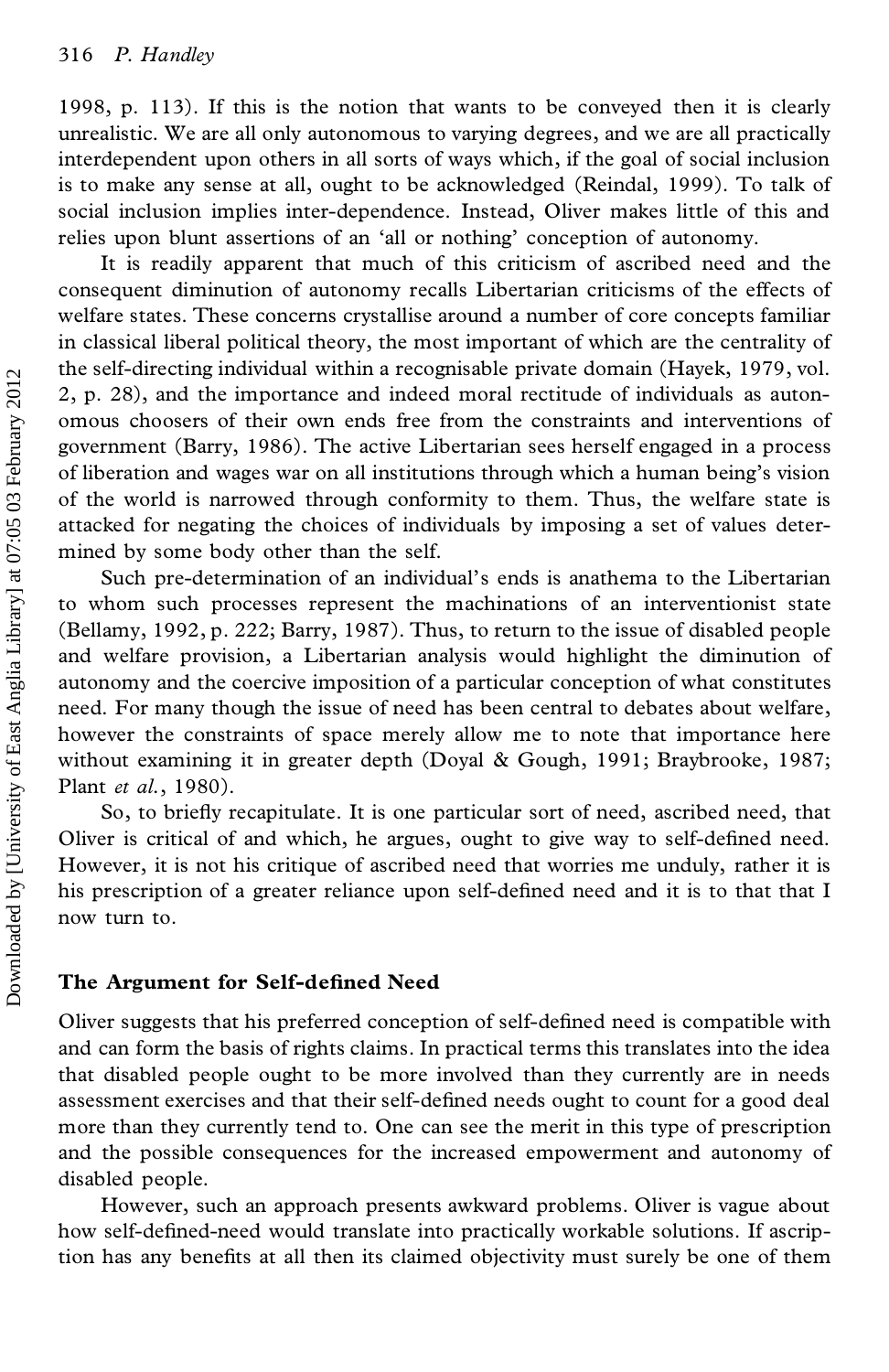inasmuch as it does make policies practically workable despite the drawbacks that have already been identified. However, to go back to our hypothetical stereotypical disabled person for a moment it is illustrative to see how self-defined need might affect the assessment procedure. Rather than the disabled person merely acting as a passive recipient of ascription, the new scenario would presumably see the individual being asked exactly what it is that they require to make their life tolerable and liveable, their answers being used as the basis for action and the allocation of appropriate resources. The individual's autonomy would thus be enhanced on the basis that whatever resources she/he received in return would accurately reflect her/his specific needs.

Oliver leaves us guessing as to whether any ascription at all should form a part of this process, or whether allocations should rest entirely on self-defined need. On the basis of his own words though it appears likely that Oliver favours the latter course. He says that 'it is rights to appropriate [welfare services to meet] *their own self-defined needs* that disabled people are demanding, not to have their needs defined and met by others' (Oliver, 1996, p. 74, emphasis added). Although acknowledging that there have been some benefits of needs-based provision for disabled people Oliver continues that there has been a price to pay. An 'invasion of privacy by a veritable army of professionals', who offer 'services that the state thinks you should have or is willing to pay for, *rather than those that you know that you need* (Oliver, 1996, p. 69, emphasis added). Surely, however, even admitting that many disabled people's lives are constrained in many more ways than those of many able-bodied people interactions with professionals of all sorts cannot be avoided. For although we are able to meet some needs by ourselves there are many more that we cannot, and which thus have to be met by someone or something. For example, by some other individual or group of individuals, or by the state or through market mechanisms.

It is here that problems begin to emerge with the attempt to make self-defined needs the basis of rights claims. First, at no point does Oliver attempt to specify what these self-defined needs might consist in. Of course, he cannot do this for the simple reason that our self-defined needs are personal to us as individuals. In fact, self-defined need in the sense that Oliver seems to suggest appears to be rather too close to our wants or preferences or at least it runs the risk of being interpreted in that way. Indeed, as Jerome Bickenbach points out, 'Needs overlap imperceptibly with preferences, and preferences know no boundaries' (Bickenbach, 1993, p. 199). For the Libertarian, wants and preferences are the only means of distributing resources on the grounds that they have the virtue of being empirically verifiable. As Maureen Ramsay puts it, 'To say someone has a want or preference is to state a fact since what one wants can be shown to exist' (Ramsay, 1998, p 223). That is to say, that we can discover people's wants and felt-needs, as Ramsay calls them by observing what people do thus dispensing with the metaphysical assumptions that Libertarians believe underpin theories of need.

Basing rights claims upon our wants and preferences seems dubious to say the least, and risks undermining the concept of rights altogether. To illustrate, one might continually express one's self-defined need to visit friends and family in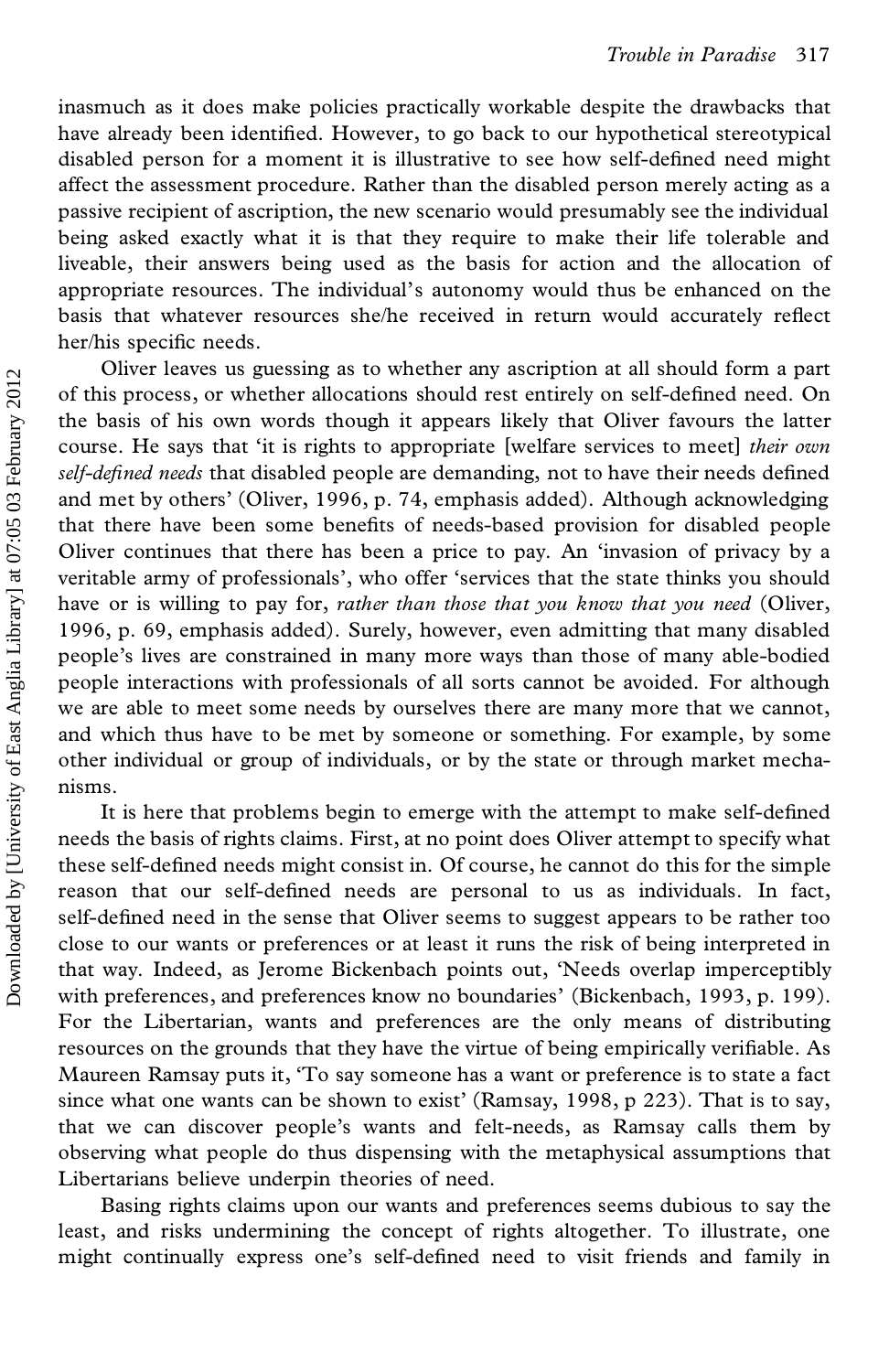Australia, or to dine out three nights a week on smoked salmon and the finest champagne, but to claim these as one's needs to which one ought to have a right to their satisfaction is absurd. Surely this is so even if one could, and one quite plausibly could, mount a persuasive argument that one needs these things for the positive mental benefits that they might bring in terms of feelings of well-being. Admittedly, this is stretching the point to absurd proportions, but the purpose of doing so is to illustrate how self-defined need when asserted as stridently as it is here, appears to be an entirely subjective notion, and sounds uncomfortably close to want or preference. Moreover, in practical terms it may prove difficult to separate and identify want or preference from self-defined need as clearly as Oliver seems to imply is possible without his actually addressing the issue.

A second point thus directly arises out of the first. Namely, that if everyone is demanding the satisfaction of their self-defined needs by right, then how are we to sort out the almost inevitable conflicts that this will generate? How are we to prioritise all of these competing claims, and who will arbitrate between them? Rather than such a right being the means to further the disabled movements agenda, if we are to follow such a strategy we should end up no further forward at all, only finding ourselves caught up in a morass of competing claims. Not only would disabled people be competing among themselves for resources to have their self-defined needs satisfied by right, for example, those of disabled people with cognitive impairments and of those with physical impairments, but they would find themselves competing with the able-bodied who surely have equally legitimate rights to have their own claims to self-defined needs satisfied. This begs the question though, would this be an *equal* right for all, irrespective of impairment or would it be a *special* right of the disabled only?

I now move on to discuss some of the problems that this leaves the argument for self-defined need facing if it is insisted that we attach a rights claim to the satisfaction of such a need.

#### **The Problem of Rights**

There is little doubt that many disabled people do face persistent discrimination and some of the worst social conditions in modern Britain (Barnes, 1991; Drake, 1999). It is thus difficult to deny the justice of the disability movement's desire to remedy this situation as far as possible and I should make it clear that I do not seek to deny this at all. However, such is the apparent desperation with which the concept of rights has been grasped that it brings to mind the image of someone drowning clutching at straws. This is understandable in part. It has been argued for example that rights have been beneficial in the advances that women have made over the past thirty years or so in modern societies (Schneider, 1986). However, even a cursory glance at a good deal of disability literature illustrates the apparently widespread conviction, based chiefly on an absence of any real counter-argument, that rights are the last best hope for disabled people, and that to even consider suggesting otherwise would amount to heresy. However, this is in part, and I stress in part, exactly what is being suggested.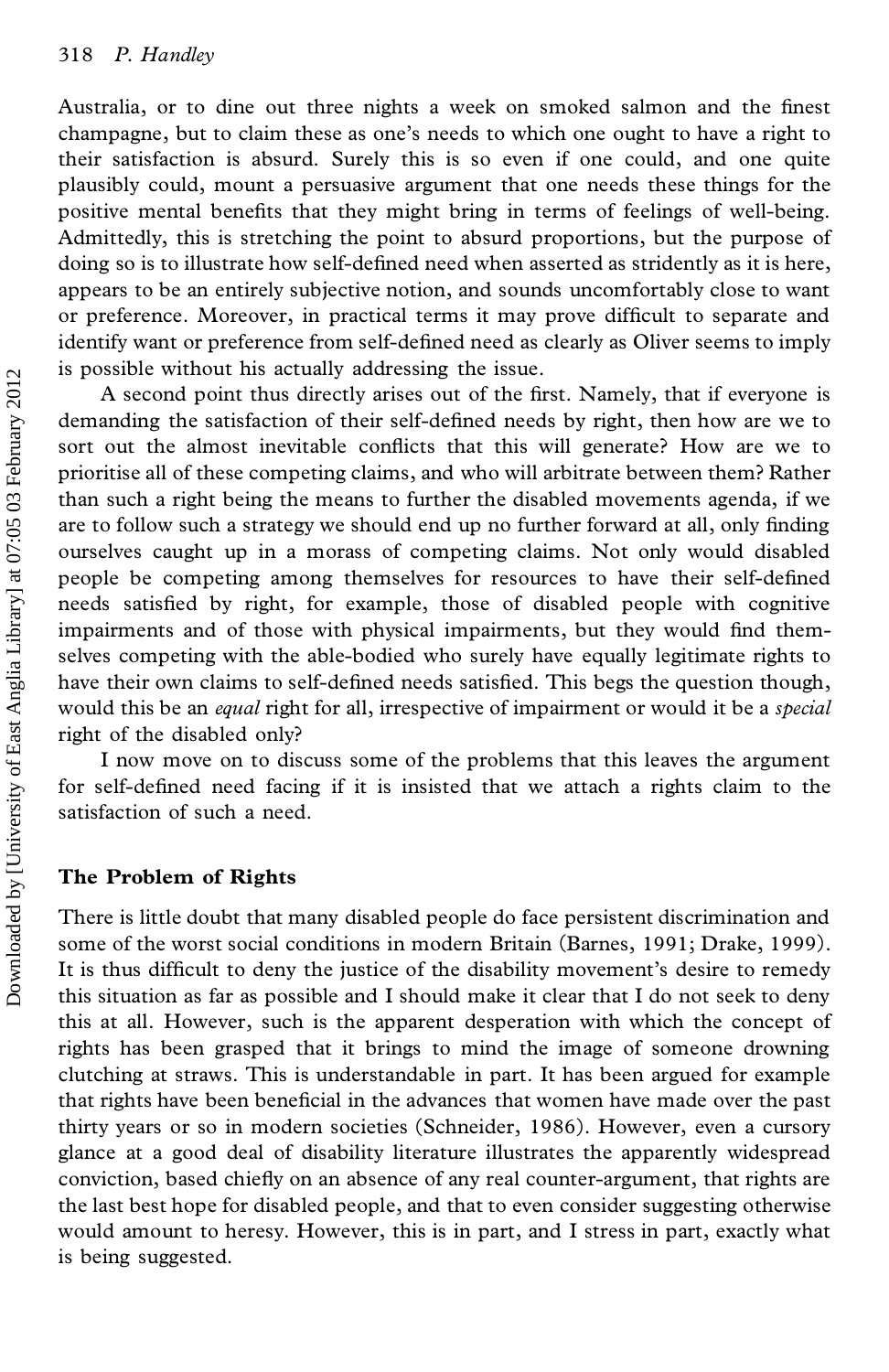As I have already suggested, Oliver does not fully discuss the concept of rights so much as assert it. The concept is adopted uncritically and it remains an open question as to whether or not such a reliance is well founded or whether it can 'deliver the goods'. It should be clearly stated then that this paper doubts the efficacy of rights to achieve the ends that are expected of them by the disability movement. This in itself is nothing new and I acknowledge the work completed on the subject of rights by feminist writers in particular (Smart, 1989; Wolgast, 1980). However, these doubts have not been as widely dispersed in the disability movement as they have been in the women's movement. The author's own doubts rest on what he sees as the confused understanding among many writers as to what rights actually are. A good example is the use of the term rights itself. The terms basic human rights, equal rights and legal rights are frequently used interchangeably as if they amount to one and the same thing. Thus, we are left to speculate what sort of rights are considered specifically suited to the satisfaction of self-defined need; will they be rights that last in perpetuity, perhaps of the sort commonly known in the advanced liberal democracies as civil and political rights; or will they be 'special' or compensatory rights, a temporary measure to correct past injustices done to disabled people, which when rectified will be nullified? and which have sometimes have been lumped together under the heading social and economic rights.

Talking of civil and political, and social and economic rights though doesn't get us much further here; we need to outline an even more basic distinction that allows us to identify different types of right. In Anglo-American philosophy, as the prominent Italian theorist Bobbio reminds us, rights are seen as falling into the two broad, yet distinct camps of moral and legal rights (Bobbio, 1991, p. 56), or if one prefers things that 'ought to be' rights and things 'that are' rights. Bearing this in mind we can see the fundamental difference between Human Rights, as universalised moral claims, and which include civil, political, social and economic rights on the one hand, and legal rights as specific legal instruments established by the political systems of nation states enshrining these human rights as positive law on the other. However, it is in terms of fundamental human rights that the majority of rights claims are made and this is particularly true for those previously unrecognised claims that seek formal recognition, for example that of Shakespeare *et al.* (1996) concerning the sexual rights of disabled people. Appealing to human rights *is* an understandable strategy for it has the effect of imbuing the claim with authenticity, legitimacy and a sense of overwhelming importance as Carl Wellman has suggested (Wellman, 1999, p 2). However, it is this sense of overwhelming importance, typically expressed in terms of strident demands, which is increasingly being attached to a growing number of rights claims. Such a strategy threatens to pose considerable problems.

However, before looking at some of these problems I want to let two prominent liberals, Jeremy Waldron and Ronald Dworkin, illustrate the potential effectiveness of a human rights-based strategy and the overwhelming importance of claiming something by right. For Waldron, 'Rights express limits on what can be done to individuals for the sake of the greater benefit of others; they impose limits on the sacrifices that can be demanded from them as a general contribution to the general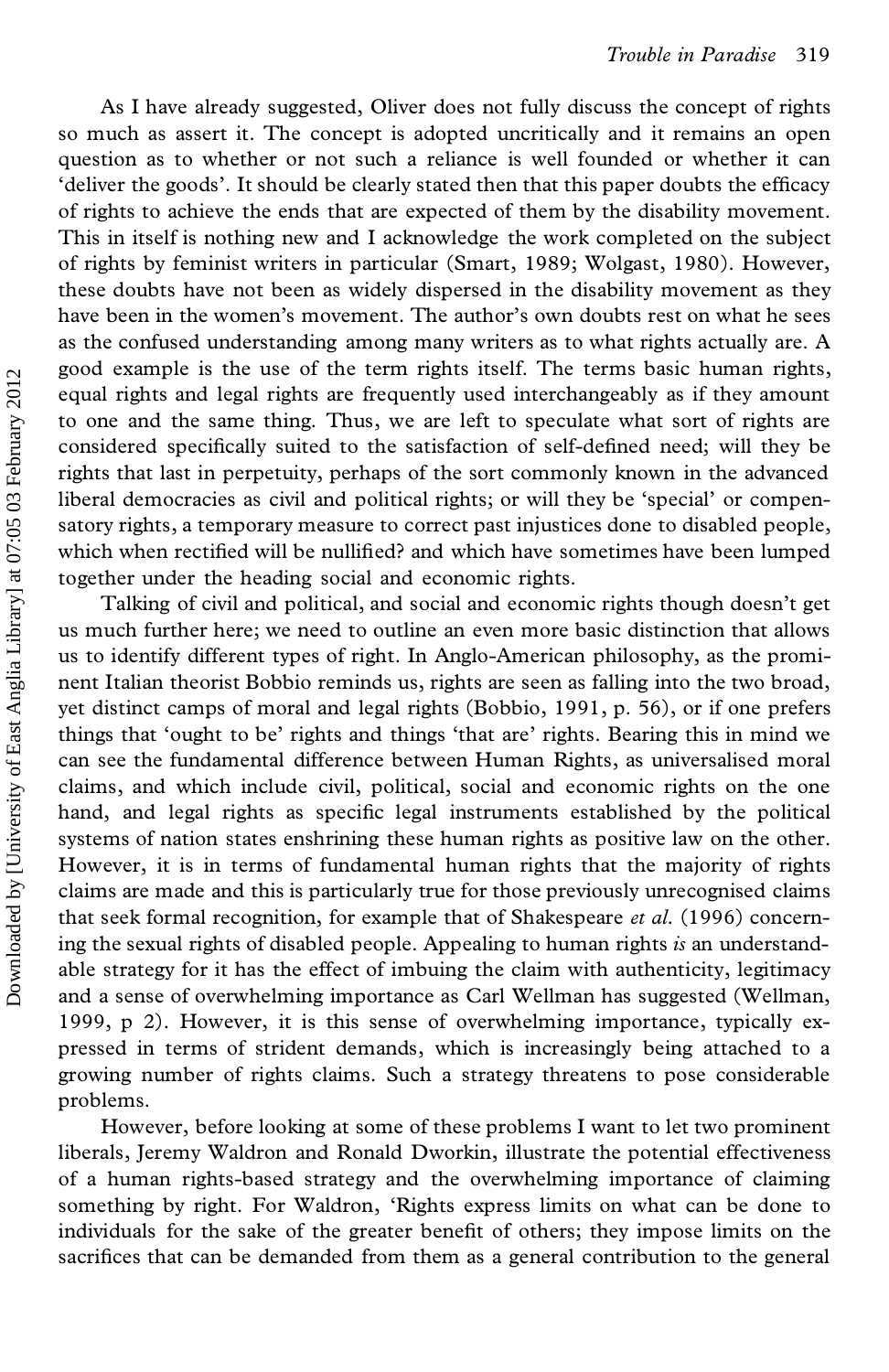good … Rights are designed to pick out those interests of ours that are not to be traded off against the interests of others' (Waldron, 1993, p. 209). Dworkin echoes Waldron's sentiments in his well-known representation of rights as 'trump-cards', which are to be played only in the last resort to protect the basis of our freedom and well-being (Dworkin, 1977, p. XI).

The idea of ring-fencing areas of our lives is certainly seductive as I have previously suggested, even more so for disabled people in the face of the repeated invasions by experts. The sort of right that is being talked about here in this context is a 'freedom from' right, that is to say freedom from the unwanted intrusions of experts-a classical liberal moral right and one with which most Libertarians would feel comfortable. Libertarians would however be troubled by any kind of right to 'appropriate welfare services' (Oliver, 1996, p. 74). This is a 'freedom to' have or do something right, which to recapitulate suggests a degree of government intervention to bring the right about. It potentially requires more than the forbearance of others. Oliver's argument then pulls in both directions and tries to encapsulate both a right to something, and a right from something [within the one claim]. The waters are muddied further though by the introduction of the concept of self-defined need which, as I have already suggested, has a closer affinity with preference than with objective need so that to suggest that one has a right to a preference sounds profoundly odd.

Nevertheless, the presumption continues to grow on the part of many groups that moral rights of these sorts ought to be translated into legal rights if the social situation of the group is to be ameliorated. Two possible practical problems emerge though if increasing numbers of 'new' moral rights are translated into legal rights. First, as Cranston suggests with reference to many social and economic rights that these discredit and undermine moral rights and that their moral force is weakened (Cranston, 1967) and, secondly, that their ever increasing number will exacerbate conflicts of rights (Wellman, 1999, p. 2).

Bearing this in mind I return to the idea of making resources for the satisfaction of the self-defined needs of disabled people the basis of a rights claim. This is a strategy that requires closer examination. Its probably true to say that disabled people's impairments often differ quite considerably and that this is also the case where people have the same condition but with different degrees of severity. Thus, the needs that each specific condition generates will often be specific in nature. Thus, given the vast range of impairments and the vast range of needs that are generated it seems that if we accept the idea of attaching a legal claim forresources for the satisfaction of all of these needs then the number of separate legal claims that are generated is potentially limitless. Additionally, if this right is to be an equal right for all disabled people then all of these legal claims to the resources to satisfy self-defined needs will be of equal weight and validity, and presumably if such a right were to be universalised then it would extend to the able-bodied as equals? Failure to universalise the right would make it a special right, acknowledging that somehow the self-defined needs of disabled people are different and to be accorded a higher priority than those of others.

Adding self-definition to the claim only adds further difficulties for underpin-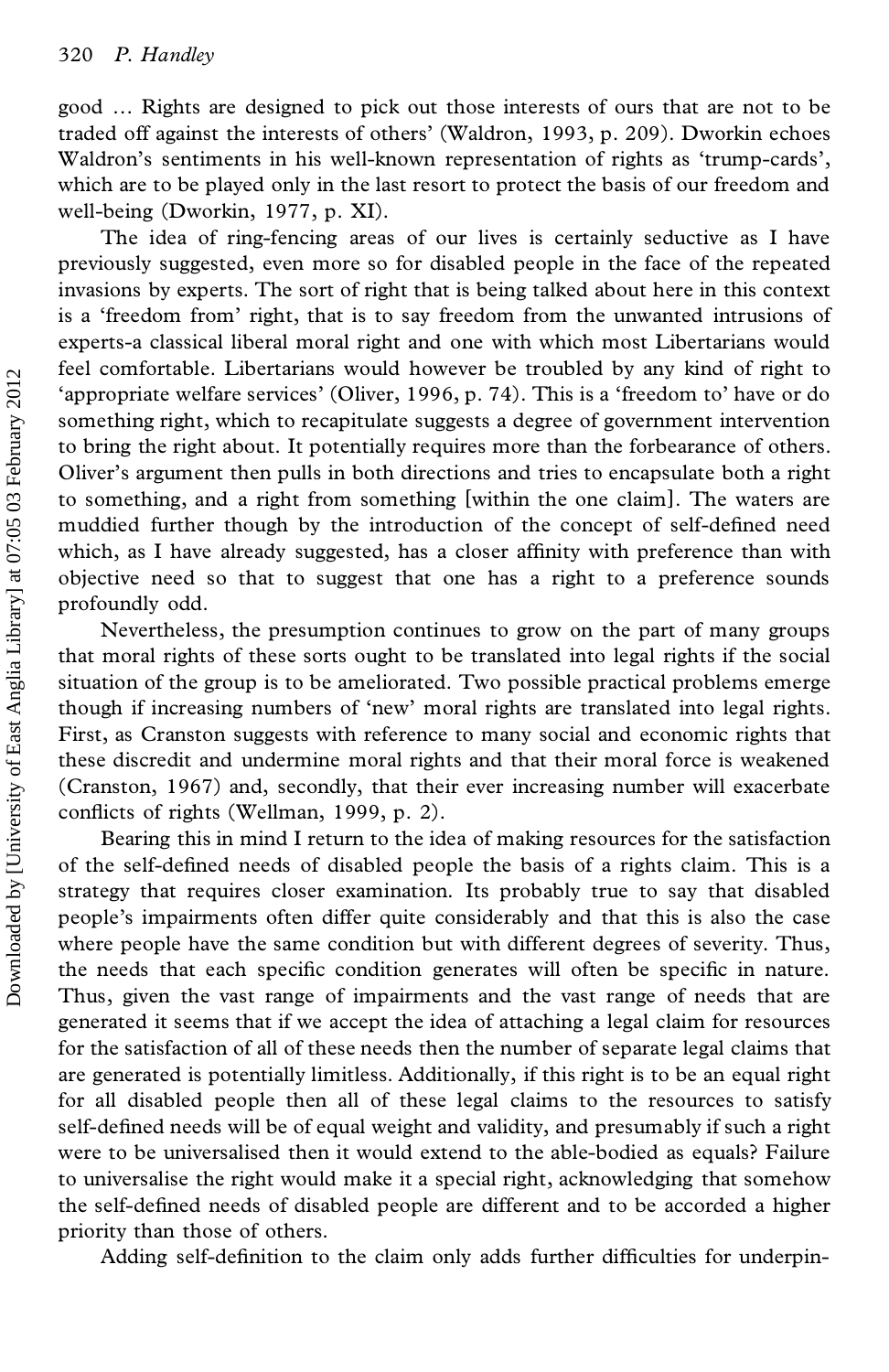ning the argument for the self-definition of need seems to be the notion that disabled people know (absolutely and completely) what they need to enhance their life choices and chances. However, the evidence that individuals do always know what they need is sketchy as Maureen Ramsay illustrates when she states that, 'We may be in need of something without being aware that we need it, we may not know what we need' (Ramsay, 1998, p. 229). Indeed, she goes so far as to suggest that, 'We may be ignorant or mistaken about what we need, or think that we need something' (Ramsay, 1998, p. 229), and that 'needs cannot be inferred from what people say they need or from what people actually do' (Ramsay, 1998, p. 229). 'I can only need something', she says, 'if it is essential to survival and health' (Ramsay, 1998, p. 230).

Ramsay's criteria is stringent and if applied to the earlier example of the Australian holiday finds it clearly lacking as a case of need even though it is clearly self-defined. Indeed, although expressed in terms of a need the Australian holiday is more properly understood as a preference or a want. Attaching a rights claim to it does nothing to enhance its credentials for it clearly does not meet the criteria of Waldron or Dworkin either. On the other hand, we could apply Ramsay's argument about knowing what we need to a case suggested by Plant of a person who has diabetes and yet is unaware of it to illustrate how undesirable it could be to sideline the concept of ascribed need entirely (Plant, 1991, p. 201). Without *some* external assessment of need the person with diabetes may well remain mystified at the symptoms they are experiencing, and ultimately they may suffer irreparable harm from the failure to take insulin as directed by a medical expert.

One is faced with an old dilemma in the debate between ascribed and selfdefined need, for there are times when one wants things that one does not actually need and there are other times when one needs things that one does not want. An example of the former would be my 'need' to dine out three times a week and an example of the latter might be Plant's example of the individual with diabetes reluctant to take the insulin that they know they need to survive. As Michael Freeden has said 'a right to what individuals need is not the same as to what they desire or want' (Freeden, 1991, p. 49). However, although these needs are different, it is easy to drift from the one into the other, so that self-defined  $need = need = want$ . To suggest, as Oliver does, that these two conceptions of need are, if not mutually exclusive, then at least clearly definable avoids complex realities (Bickenbach, 1993, p. 199). We frequently hear people asserting that they 'need a holiday', for example, or young children claiming that they 'need' chocolate bars. Indeed, they may. However, can we proceed from this to stridently assert a right to a holiday, to dine out three times a week, to a Mars Bar or even to a loving and ful filling sexual relationship? This risks conflating preference with need.

The practical problems of recognising such absolute claims as legal rights based entirely on the individual's definition of need poses questions about such an approach in terms of avoiding and/or ameliorating conflicts of rights. As Richard Dagger suggests the more we appeal to rights the less likely it seems that we will find mutually satisfactory solutions to social and political problems (Dagger, 1997, p. 3). Beiner, goes further still when he states that 'part and parcel of rights discourse is a tendency towards forms of social life that are exclusively adversarial, litigious, and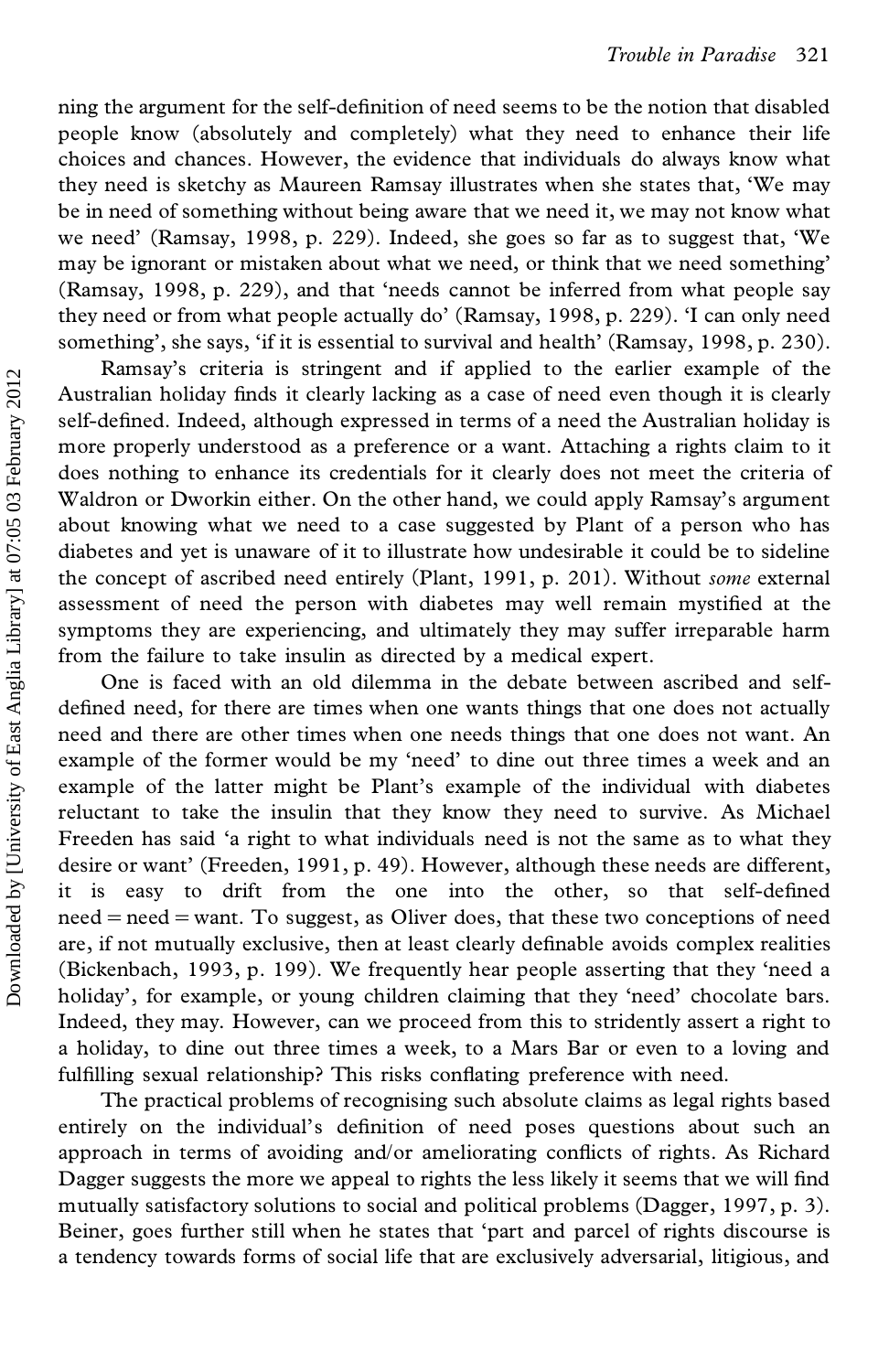geared towards modes of self-assertion, whether individuals or collectivities' (Beiner, 1992, p. 147). Wellman illustrates this notion with the well-known example of the abortion debate in the United States where, as he says 'The absoluteness of legal rights' has 'intensified and frozen [the] conflict' (Wellman, 1999, p. 4), and has 'infected our personal interactions by making them more confrontational' (Wellman, 1999, p. 168).

Rather than consider such outcomes though Oliver presses the case for comprehensive 'legislation which emphasises civil rights rather than individual needs' (Barnes  $\&$  Oliver, 1995, p. 114). The intention here is clearly to press for legislation that establishes a legal right to resources to meet disabled people's self-defined needs, which can only mean *individually* self-defined needs if it is ever to mean anything in concrete terms.

Oliver asserts that disabled people are denied the rights that other citizens have long taken for granted and he uses T. H. Marshall's influential model to illustrate the evolution of political, civil and social rights and disabled people's exclusion from them (Oliver, 1996, p. 44). Marshall saw rights as progressively integrating larger and larger numbers of the population into the citizen body. It seems that Oliver wishes to convey his agreement with Marshall's general point about the integrative and positive function of rights, most especially social rights, with reference to disabled people; however the strident nature of such claims works against this and rights appear to take on the level of importance and absoluteness that Libertarian writers such as Robert Nozick (Nozick, 1974, pp. 28–33; cf. Rand, 1964) attach to them. Despite outlining his argument against the background of Marshall, Oliver's conception of rights based upon the self-definition of disabled people's need appears to be one where once they are established the rights are hermetically sealed against any attempt to interfere with them. Consequently, they resemble Libertarian indefeasible rights of non-intervention.

These remarks should not be all that surprising if we recall those I made earlier concerning Oliver's critique of existing welfare arrangements. The critique is clearly reminiscent of Libertarian arguments for overhauling welfare states that came to prominence in the mid-1980s. On this reading rights are primarily seen as protective devices rather than the enabling injunctions of Marshall's thesis. If this is so then the tendency of rights is to exclude and to limit rather than to integrate. This, as Michael Freeden has commented, will reflect an ideology of conflict in which people are potentially hostile to one another (Freeden, 1991, p. 55).

I do not think that exclusion and conflict are outcomes that Oliver seeks at all and yet given any lack of systematic theorising on the concept of rights such outcomes are real possibilities if legal rights are asserted as stridently as they tend to be. Moreover, given Oliver's antipathy to expert interventions exclusions and conflict might be regarded as in some sense a functionally desirable strategy. However, expert interventions are not easily dispensed with. Assuming Oliver and Barnes are as committed to legal rights as appears to be the case then it seems unavoidable that disabled people will be as dependent upon another group of experts that most of the rest of society is dependent upon when it comes to disputes concerning legal rights; legal professionals, in their many guises.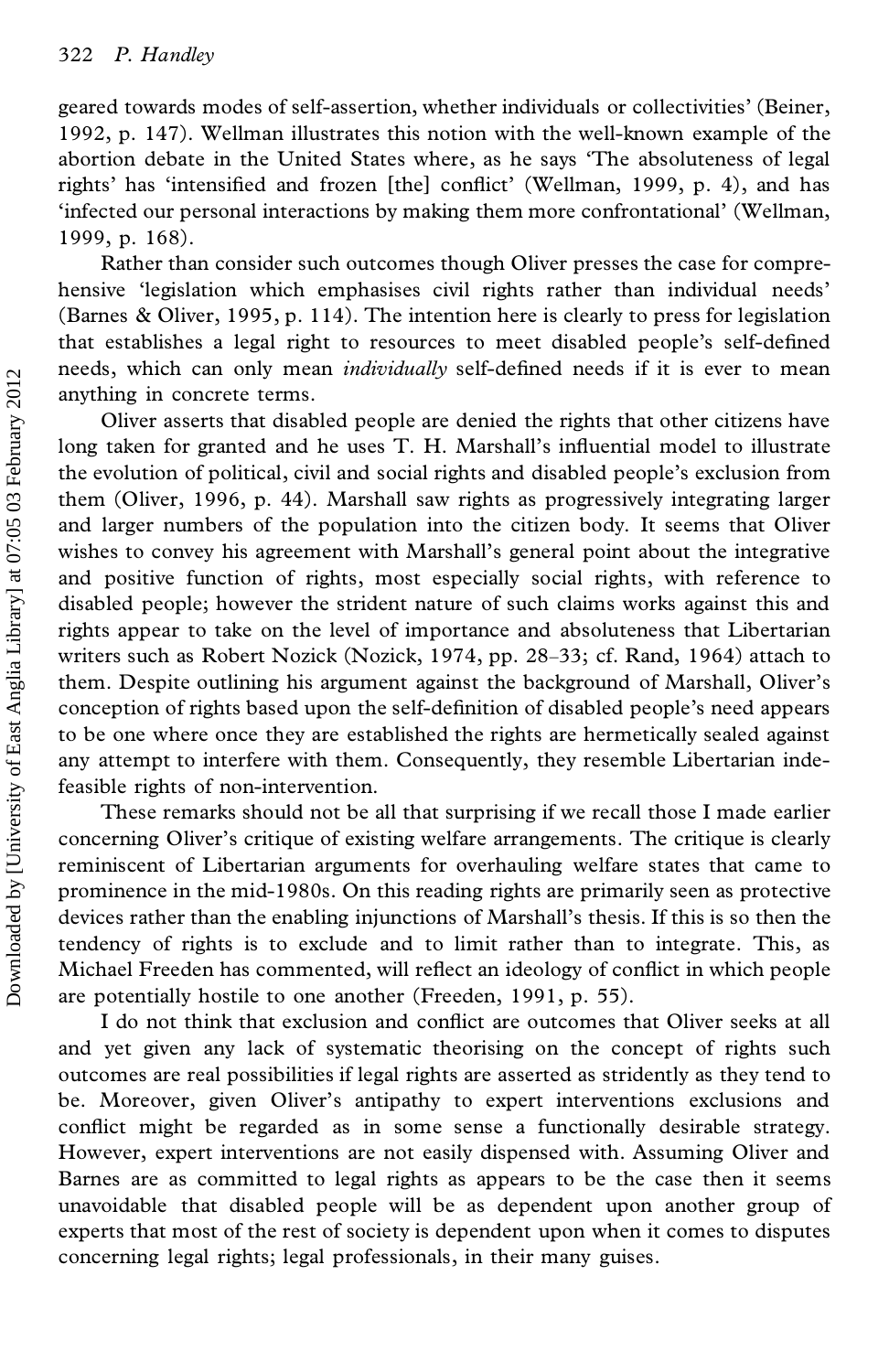Finally, there also need not necessarily be any friction between ascribed need and self-defined need either. For example, one can visualise instances where disabled people are involved in a deliberative approach to the assessment of need *with* experts negotiating over the two conceptions in an attempt to reach a point where the disabled individual feels as if their self-defined needs have been duly taken account of, and that they have been appraised of the basis upon which any ascriptions have been made. In his discussion of rights Jerome Bickenbach offers a realistic, if rather stark conclusion on a solely rights-based approach,

it is extremely unrealistic to suppose that any of the rights of disabled people will be absolute, or extrinsically *un*conditional rights, rights that must be satisfied whatever the costs or consequences. Compromise is inevitable. (Bickenbach, 1993, p. 230.)

Rather than advancing the debate about the further empowerment of disabled people in Britain any such strident claim to a right to the satisfaction of self-defined seems to pull too far in the other direction risking conflict, rather than conciliation thus opening up the distinct possibility of 'Trouble in Paradise' in the process.

#### **Conclusions**

I am not suggesting that rights ought to be abandoned. They are, and indeed ought to remain, a part of any strategy for political empowerment for the language of rights is too valuable and forceful to be dispensed with (Minow, 1990, p. 307). What concerns me is an over-emphasis upon them and given what I have already said about the satisfaction of individually self-defined needs, and the multitude of individual claims that I believe that this would generate I remain sceptical of a rights-based strategy for advancing the aims of the disability movement in any solidaristic fashion. Progress will remain partial and episodic.

In a recent article Allison Drewett (Drewett, 1999) describes the practical problems of the British welfare state in meeting the requirements of disabled people on the current basis of ascribed need by right in the face of continued financial retrenchment on the part of government (Drewett, 1999, pp. 119–123). Although Drewett does not discuss self-defined need, she is concerned with the issue of rights, the problem of their practical effectiveness and the misinformed nature of the debate and its lack of theoretical content (Drewett, 1999, pp. 126–127). In the light of what I have said previously one cannot help but wonder precisely how self-defined needs will be met and financed by right in a world where the financial retrenchment of governments is now characteristic. Here, then, I have sought to illustrate her latter concern by highlighting the degree to which various sorts of rights, namely 'freedom to' and 'freedom from' rights are used by one author in particular in such a way that it is difficult to see how they could be operationalised by attaching them to the rather slippery concept of self-defined need. This combined with the over-use of the language of rights only serves to weaken the concepts moral force and undermines its practical effectiveness.

Lastly and all to clearly, this is not an exhaustive inquiry into the area of rights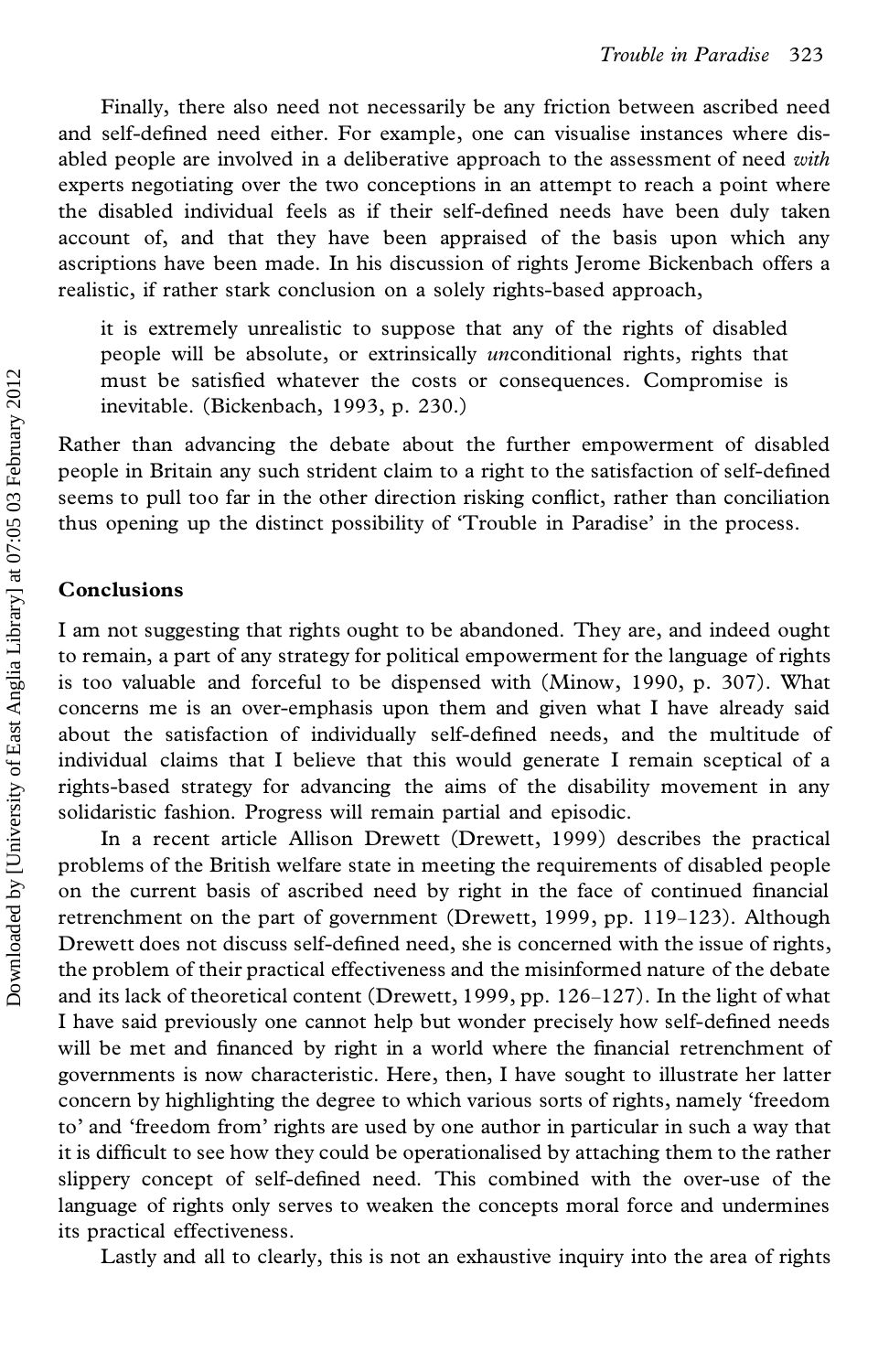and of how much can be expected of them. However, it might provide a starting point for a debate within the field of disability studies in the UK that begins to question far more closely than has formerly been the case what might be called the dominant ideology of a rights-based approach to bring about social change for disabled people.

#### REFERENCES

- BARNES, C. (1991) *Disabled People in Britain and Discrimination* (London, Hurst & Co.).
- BARNES, C. & OLIVER, M. (1995) Disability Rights: rhetoric and reality in the UK, *Disability and Society*, 10, pp. 111–116.
- BARRY, N. (1986) *On Classical Liberalism and Libertarianism* (Basingstoke, Macmillan).
- BARRY, N. (1987) *The New Right* (London, Croom Helm).
- BEINER, R. (1992) The Moral Vocabulary of Liberalism, in: J.W. CHAPMAN & W.A. GALSTON (Eds) *Nomos XXXIV: virtue* (New York, New York Press).
- BELLAMY, R. (1992) *Liberalism and Modern Society* (Cambridge, Polity).
- BICKENBACH, J.E. (1993) *Physical Disability and Social Policy* (Toronto, Toronto University Press).
- BOBBIO, N. (1996) *The Age of Rights* (Cambridge, Polity).
- BRAYBROOKE, D. (1987) *Meeting Needs* (Princeton, Princeton University Press).
- CRANSTON, M. (1967) Human rights, real and supposed, in: D.D. RAPHAEL (Ed.) *Political Theory and the Rights of Man*, pp. 43–53 (London, Macmillan).
- DAGGER, R. (1997) *Civic Virtues* (New York, Oxford University Press).
- DOYAL, N. & GOUGH, I. (1991) *A Theory of Human Needs* (Basingstoke, Macmillan).
- DRAKE, R. (1999) *Understanding Disability Policies* (Basingstoke, Macmillan).
- DREWETT, A.I. (1999) Social rights and disability: the language of rights in community care policies, *Disability and Society*, 14, pp. 115–128.
- DWORKIN, R. (1977) *Taking Rights Seriously* (London, Duckworth).
- FREEDEN, M. (1991) *Rights* (Buckingham, Open University Press).
- GOODING, C. (1994) *Disabling Laws, Enabling Acts* (London, Pluto).
- GLENDON,M.A. (1998) 'Absolute' rights: property and privacy, in: A. ETZIONI (Ed.) *The Essential Communitarian Reader*, pp. 107-114 (Lanham, Rowman & Littlefield).
- HAYEK, F.A. (1979) *Law, Legislation and Liberty* 3 vols (London, Routledge & Keegan Paul).
- MARSHALL, T.H. (1963) Citizenship and social class, in: T.H. MARSHALL (Ed.) *Sociology at the Cross-roads*, pp. 67–127 (London, Heineman).
- MINOW, M. (1990) *Making All the Difference* (Ithaca, Cornell University Press).
- NOZICK, R. (1974) *Anarchy, State and Utopia* (Oxford, Blackwell)
- OLIVER, M. (1996) *Understanding Disability: from theory to practice* (London, Macmillan).
- PIERSON, C. (1991) *Beyond the Welfare State* (Cambridge, Polity).
- PLANT, R. (1991) *Modern Political Thought* (Oxford, Blackwell).
- PLANT, R., LESSER, H. & TAYLOR-GOOBY, P. (1980) *Political Philosophy and Social Welfare* (London, Routledge & Keegan Paul).
- RAMSAY, M. (1998) *Whats Wrong with Liberalism? A Radical Critique of Liberal Political Theory* (London, Leicester University Press).
- RAND, A. (1964) *The Virtue of Selfishness* (New York, Signet).
- REINDAL, S.M. (1999) Independence, dependence and interdependence: some reflections on the subject and personal autonomy, *Disability and Society*, 14, pp. 353–367.
- SCHNEIDER, E. (1986) The dialectics of rights and politics: perspectives from the Women's movement, *New York University Law Review*, 61.